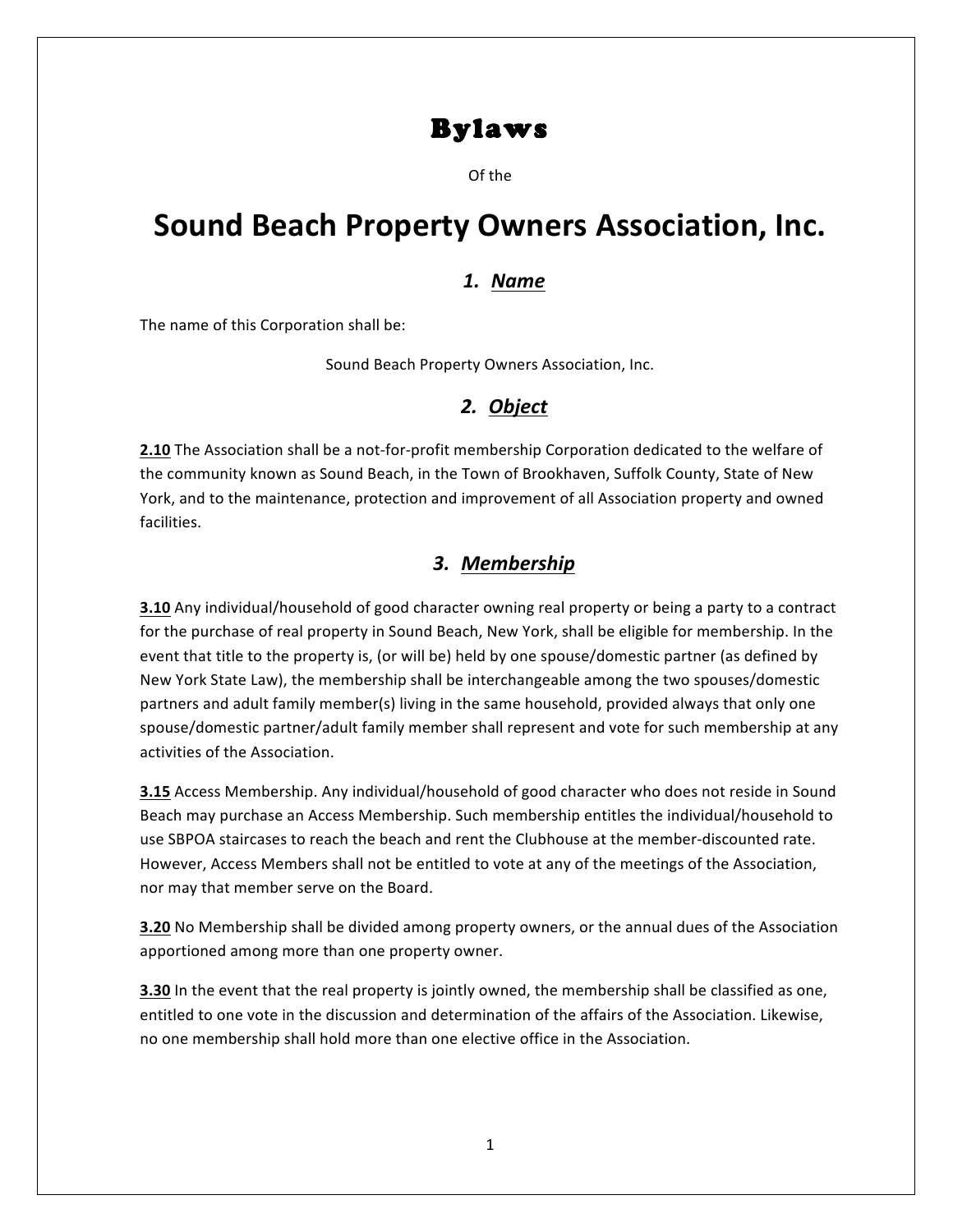**3.40** All privileges and benefits from membership shall be confined to the household and visiting guests of good character of the member. The member homeowner will be responsible for the visiting guests.

**3.50** Tenant residents of Sound Beach may enjoy the privileges as are afforded by the Association provided all membership credentials are registered with the Membership Secretary. Owners may transfer such credentials to tenants upon such registration in full. Tenant residents and owners shall not be permitted to make joint use of any membership credentials. A tenant resident shall not be entitled to vote at any of the meetings of the Association.

**3.60** Membership credentials shall be issued only upon full payment of dues. Such credentials shall remain the property of the Association and may not be assigned or transferred except where the realty is sold or conveyed to a new owner. Acceptance of membership credentials shall constitute acceptance of an agreement to abide by the terms and obligations of the Constitution and Bylaws of the Association or as delineated in section 3.50 above.

**3.70** The Association reserves the right to refuse, any or all Association privileges to any person/household, and to recover such credentials if found in the possession of persons not rightfully entitled thereto, or if the Rules and Regulations of the Association are violated. The Association cannot condone or appear to endorse actions in conflict with the Town of Brookhaven code.

**3.80** The Board of Directors reserves the right to create additional membership options and privileges attached to such membership option. Any new proposed membership options shall be presented to the membership for consideration at the annual meeting or at a special meeting. Notice of proposed membership options must be provided to the membership by the Secretary, within the period prescribed elsewhere in these Bylaws.

## 4. *Loss of Membership*

**4.10** Should the conduct of a member, their tenant or guest, or anyone in that person's immediate household included in the membership, appear to the Board of Directors to be prejudicial to the interests of the Association, the membership may be revoked or cancelled. However, prior to any revocation or cancellation of a membership, the member in question is entitled to a fair hearing before the Board of Directors upon due notice in writing.

**4.20** A "fair hearing" shall be one to which the respondent has had at least 15 days written notice served on the respondent personally, or by mail to the last known address as shown on the Association records. Such notice shall give time and place of the hearing, specific details of the charges and shall grant respondent reasonable opportunity to be at the designated place to present the respondent's own position and version of the facts.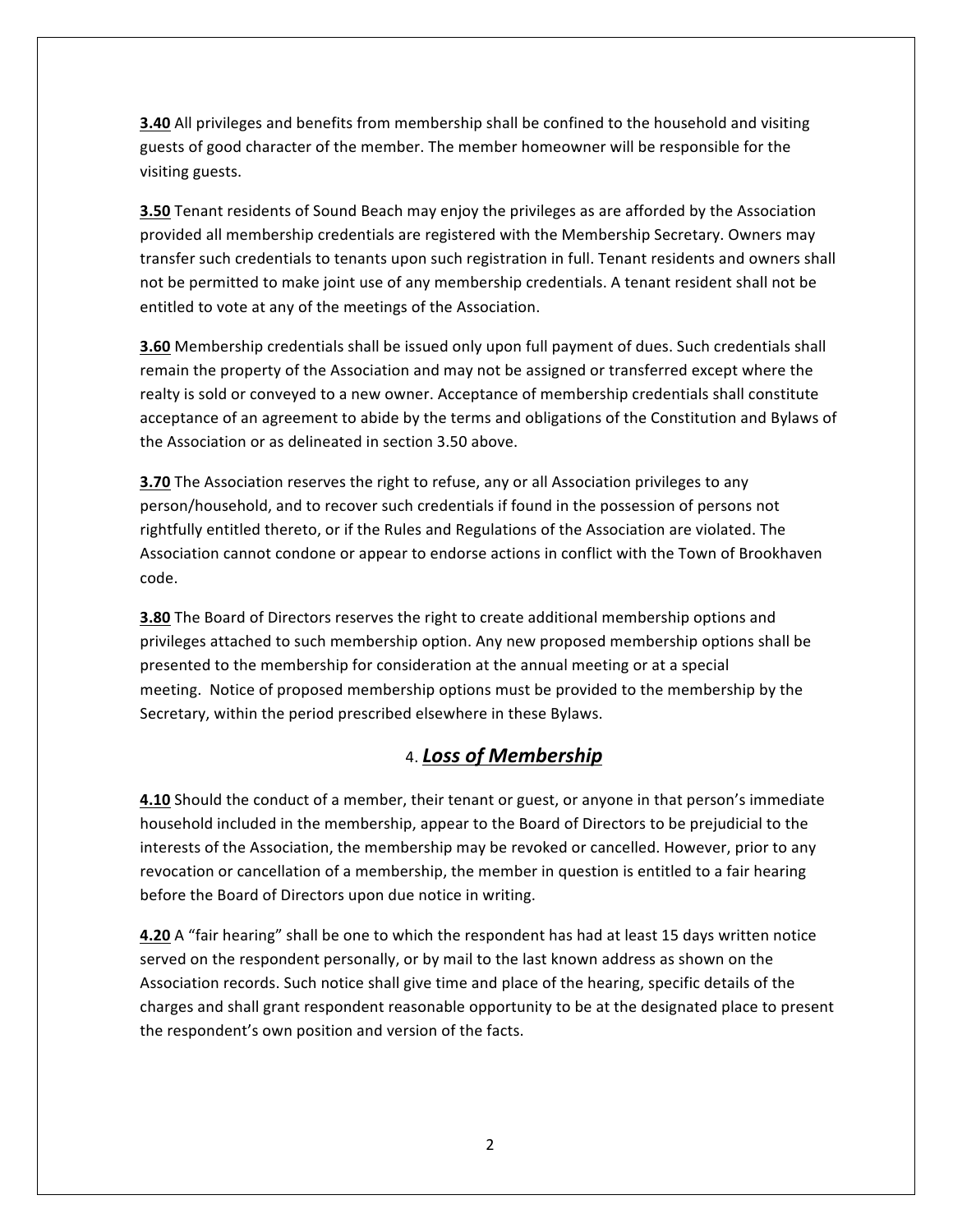**4.30** Any former member, who has lost their membership or any membership privileges through action of the Board of Directors or because of deliberate violation of these Bylaws and who desires to be reinstated, shall make application to the Board of Directors for such action as it may deem advisable.

## *5. Dues & Assessments*

**5.10** Annual dues shall be based on estimated income required to defray the budgeted expenses proposed and approved for that fiscal year by the Board of Directors. The dues so determined shall be recommended for approval by the membership at the Annual Meeting. In the event that the membership elects to reduce the amount of the dues so recommended, a corresponding reduction in the proposed budget must be made, unless the membership by specific motion approves the transfer of funds from available reserves to cover such estimated deficit.

**5.20** Dues shall be payable on or before the date specified by the Board of Directors

**5.30** The Board of Directors may, in its discretion determine the necessity for an assessment against each membership. Such proposed assessment shall be presented to the membership at the Annual Meeting, or at a special meeting called for that purpose, and may be adopted by a majority vote.

#### *6. Membership Meetings*

**6.10** the Annual Meeting of the members of this Association shall be held in Sound Beach on the third Saturday in August each year, at a time and place to be designated by the President. The business of this meeting shall include the rendering of reports by the Directors, Officers, Department Heads and Committees; examination and discussion of the financial statement for the last fiscal year; consideration of the proposed budget and the setting of annual dues, and assessments if any, for the ensuing fiscal year; election of new Directors and such other business as may properly come before it. All persons elected at an Annual Meeting shall assume office at the close of such meeting.

**6.20** Special meetings of the members of the Association shall be called (a) by the President with the approval of five (5) members of the Board of Directors, (b) at the direction of not fewer than half the members of the Board of Directors or  $(c)$  at the request in writing or electronic communication (email) signed by not fewer than fifty (50) members of the Association. In each such event the meeting shall be held not later than thirty (30) days after the President and/or Secretary have been notified. Such special meetings shall be held in Sound Beach.

**6.30** The specific purpose or purposes for which a special membership meeting has been requested must be stated in writing or electronic communication (email) and no business other than that specified shall be considered at the meeting when held.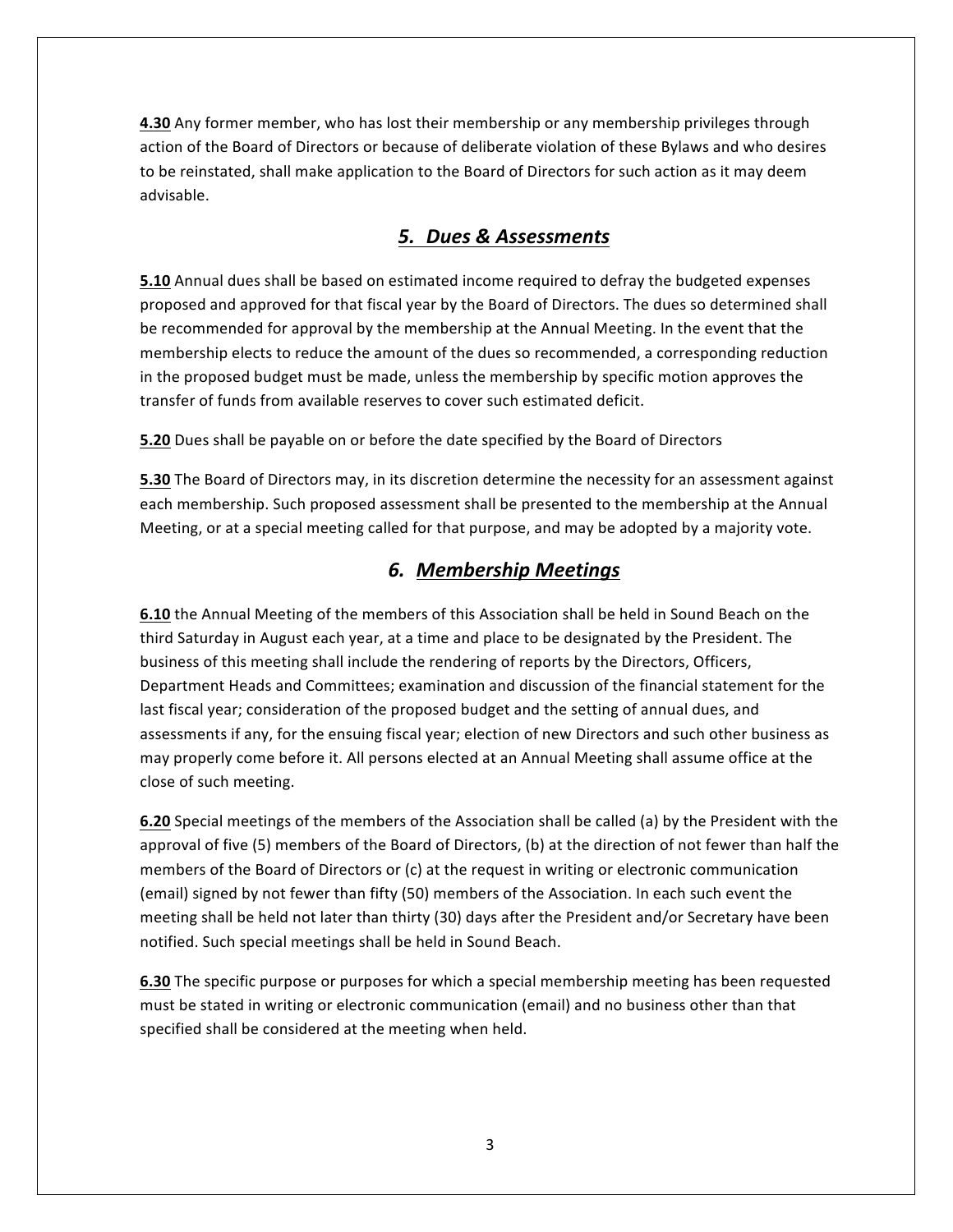**6.40** Notice of all membership meetings shall be mailed or electronic communication (email) to all members of the Association not fewer than fifteen  $(15)$  nor more than thirty  $(30)$  days in in advance of the meeting.

**6.50** All new business brought before the membership meeting of the Association shall be referred to the Board of Directors for their deliberation and recommendation before final action may be taken. The Board shall be honor bound to give a reasonably prompt consideration to any such new business, pro or con, for subsequent determination of the membership.

**6.60** Ten Percent (10%) of the then registered membership of the Association shall constitute a quorum at the annual meeting and fifteen percent (15%) at any special meeting. No proxies may be established the purpose of attendance or voting.

## *7. Organization*

**7.10** The business of this Association shall be administered through the following sub-divisions:

#### **Board of Directors Officers Executive Committee Administrative Departments Standing Committees Special Committees**

All of which shall be constituted, elected or appointed as provided in these Bylaws.

**7.20** No elective office, whether the incumbent is elected by the membership or by the Board, shall be held by the same person for more than five (5) consecutive terms. S/he may, however, be nominated and elected to such office after a lapse of one year since that person's last tenure in that office.

**7.30** Minutes of the meetings of the Board of Directors and the Annual Meetings shall be posted on the SBPOA website in an area whose access is restricted to members. The minutes of the meetings of the Board of Directors may be examined by non-members of the Board only with its consent. As provided elsewhere in these Bylaws, the restrictions in this section do not apply to the Auditing Committee in the performance of its duties.

**7.40** Any remuneration or consideration to an Officer, Department Head, agent or employee of the Association, shall be at the discretion of and to the extent authorized by the Board of Directors.

**7.50** The Board of Directors shall have the power to interpret these Bylaws or any rule or regulation in case of doubt, and its interpretation shall be final. All matters not specifically covered in these Bylaws shall be under the control, direction and determination of the Board of Directors.

**7.60** All questions of parliamentary procedure not specifically covered by these Bylaws shall be decided in accordance with *Robert's Rules of Order*.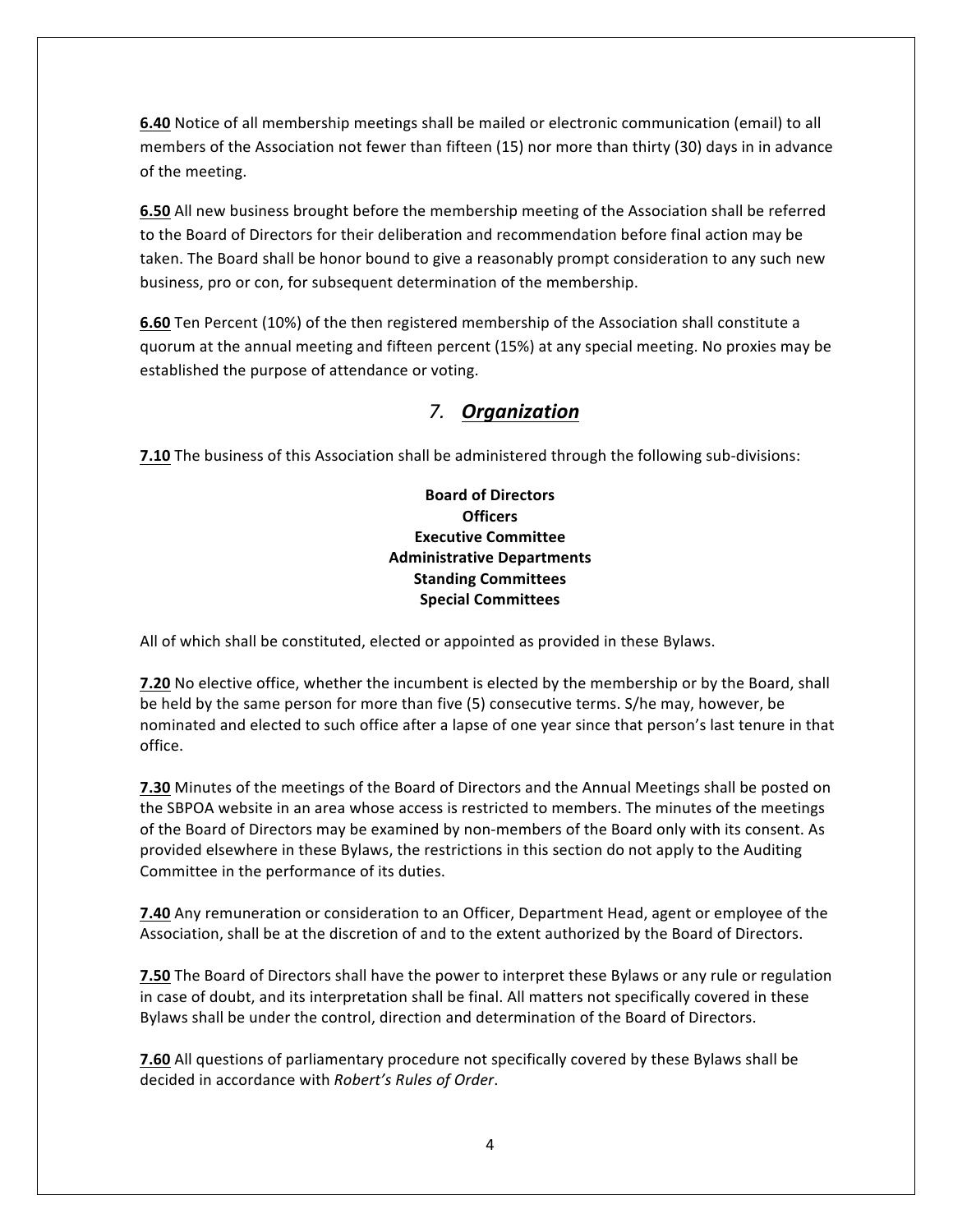**7.70** Any director, officer, department head or member of this Association may resign at any time by giving written notice thereof to the Board of Directors, the President, or the Secretary. Any such resignation shall take effect at the time specified therein, or, if the time be not specified, upon receipt thereof; and unless otherwise specified therein, the acceptance of any resignation shall not be necessary to make it effective.

## *8. Board of Directors*

**8.10** The Board of Directors shall have the responsibility for administering the affairs and conducting the business of this Association. The Board shall consist of a maximum of twenty-seven (27) members of Sound Beach Property Owners Association, one-third of whom shall be elected at each Annual Meeting of the Association by secret ballot for a term of three (3) years.

**8.15** The funds of this Association shall be deposited in the name of the Association in such banks as the Board of Directors may designate. All checks or drafts for the payment of money shall be signed by such persons as the Board of Directors may by resolution direct or authorize.

**8.20** The Board of Directors, at its first meeting promptly after the annual meeting of members of the Association, shall first elect from its number a Chairman. It shall then proceed to elect from the board membership a President, Vice-President, Secretary, Membership/Financial Secretary, and Treasurer, and such other officers as it may be necessary. All officers serve at the pleasure of the Board for a one (1) year term.

**8.30** In addition to the Administrative Departments mentioned elsewhere in these Bylaws, the Board of Directors shall establish, as the need arises, such other departments as may be required for the proper management of the affairs of the Association. It shall appoint all department heads and shall designate the function, authority and responsibility of each such Department.

**8.40** It shall be the responsibility of the Board of Directors to prepare for the Annual Meeting a budget of estimated expenses for the ensuing fiscal year and recommend to the membership the amount of the annual dues based on such estimates.

8.50 The Board of Directors shall meet monthly in Sound Beach. A special meeting of the Board of Directors must be called upon the written or electronic communication (email) request of one-third of the Board.

**8.60** Failure of a member of the Board of Directors to attend four Board Meetings in one fiscal year, unless excused by the Chairperson, President, Vice President or majority of the Board of Directors may be deemed a tender of the Board member's resignation and that seat declared vacant. A board member who has been removed may not serve for a period of two years.

**8.70** A vacancy on the Board of Directors, however caused, shall be filled by the Board until the next Annual Meeting, at which time a member shall be elected to fill the unexpired term.

**8.80** Notice of all meetings of the board shall be announced by electronic communication (email) to all Directors not fewer than (10) days or more than (30) days in advance of the meeting.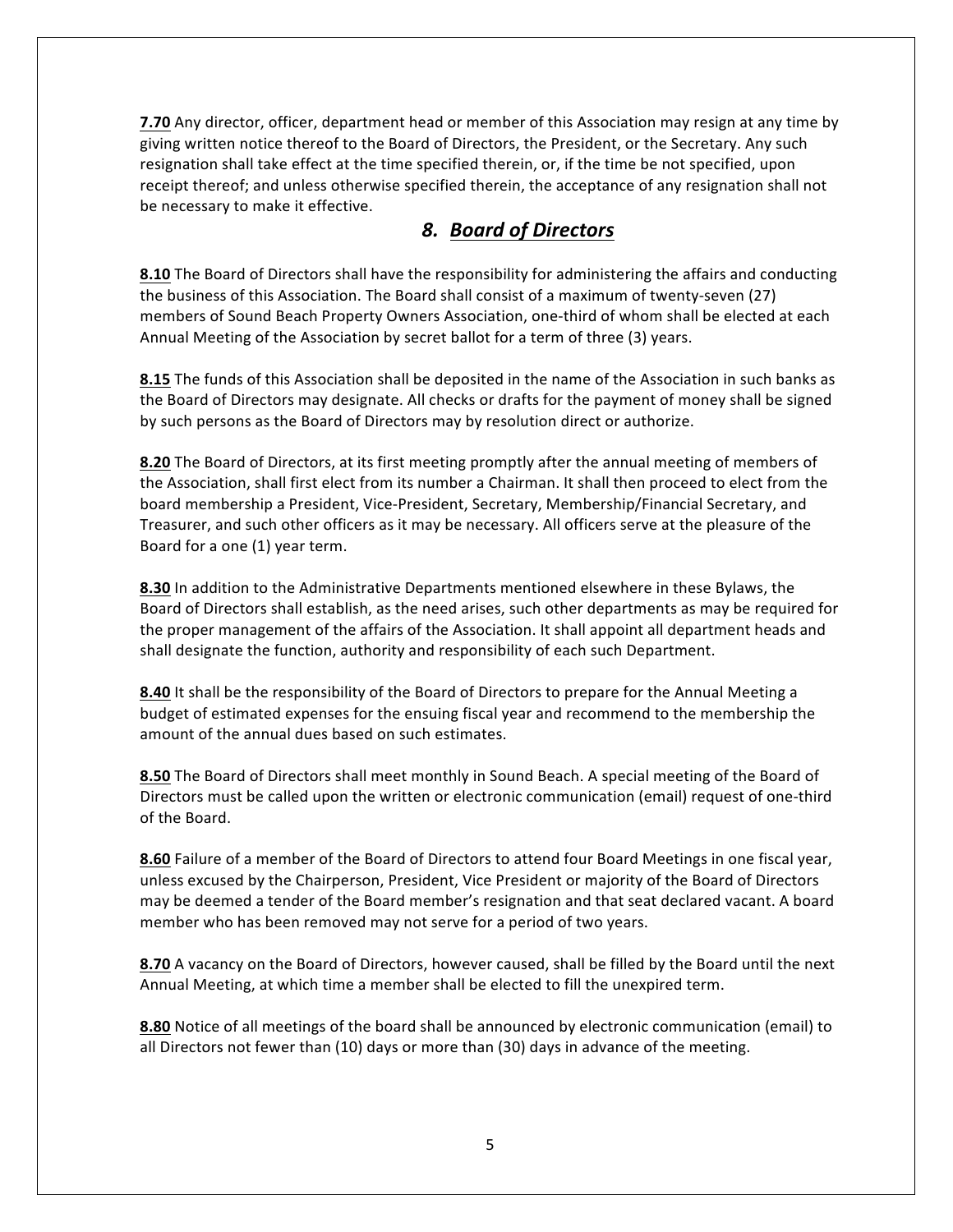**8.90** At any meeting of the Board of Directors, 51 (fifty-one) percent of the members shall constitute a quorum, two of whom must be elected officers, and no proxies may be established for the purpose of attendance or voting.

## *9. Officers*

**9.10** The administrative officers of this Association shall be: Chairperson of the Board, President, Vice-President, Secretary, Membership Secretary, and Treasurer, and any such other officers as the Board of Directors may have designated as provided elsewhere in these Bylaws. They shall report at the meetings of the Board of Directors upon the activities under their respective jurisdictions.

**9.20** The Chairperson of the Board shall preside at all meetings of the Board set the date, time and place of such meetings as provided in these Bylaws. In the Chairperson's absence or disability, the President shall act instead.

**9.30 The President** shall have, subject to the guidance of the Board of Directors, the general and active management of the affairs of the Association and the general supervision thereof. The President shall preside at all meetings of the members of the Association and enforce due observance of these Bylaws; require all officers, department heads, committees, agents and employees of the Association to properly perform their respective duties; appoint all standing and special committees to the extent provided in these Bylaws; call special meetings of the membership as herein provided. The President shall be empowered to expend a sum not exceeding five hundred dollars (\$500) in an emergency affecting the welfare of the Association. The President shall be exofficio member of all committees except the Auditing and Nominating Committees and shall in general perform all the duties incident to the office of President.

**9.40 The Vice-President** shall assist the President in the performance of duties when and as requested by the President, and in the President's absence, preside at membership meetings. In the event of prolonged absence, incapacity, resignation or death of the President, the Vice-President shall succeed to the duties of such office for the duration of such absence.

**9.50** The Secretary shall keep the minutes of the Annual Meeting, prepare and mail all notices of such meeting (see Secs. 12.20, 12.40, and 15.2) and perform such other actions as the Board may direct. The Secretary shall keep the minutes of all Board meetings and shall furnish a copy of such minutes to the President and Chairperson of the Board of Directors with reasonable promptness, and always prior to any subsequent membership meeting. The Secretary shall give and serve all notices of membership meetings in accordance with these Bylaws; attend to all correspondence of the Association as directed by the President; be custodian of all records of the Association except such as are specifically assigned to others; and be custodian of the Corporate Seal. This officer shall in general perform all the duties incident to the office of Secretary.

**9.60 The Membership/Financial Secretary** shall oversee the receipt of all annual dues (and assessments, if any) payable to the Association, and deliver these funds to the Treasurer for timely deposit; manage the issuance of membership credentials upon full payment of yearly dues (and assessments, if any); maintain a detailed record of paid memberships, preferably in a computerized database; use the database to generate mailing labels and electronic communications (email) to the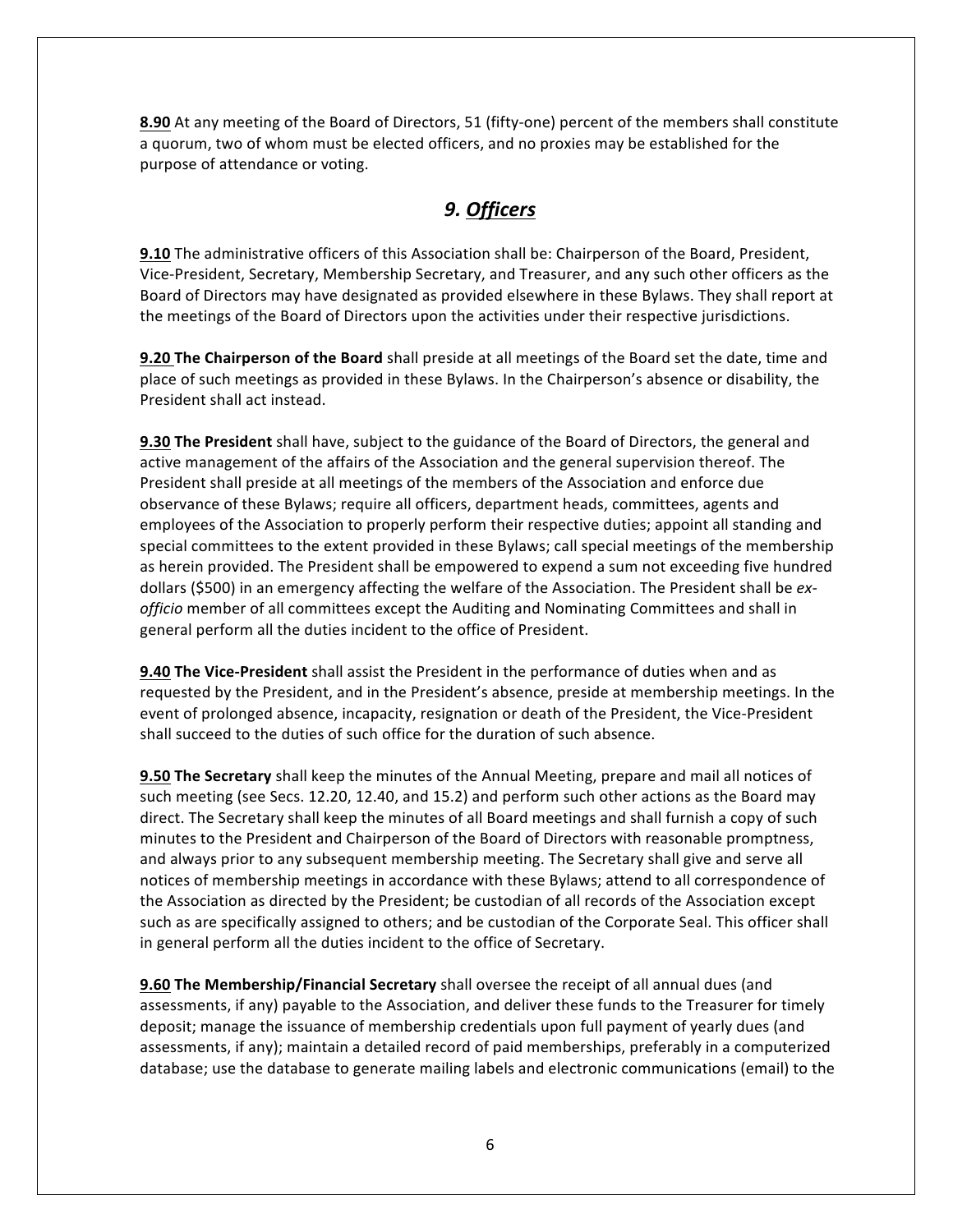membership. The Membership/Financial Secretary shall oversee on all financial transactions of the Association during the fiscal year.

The Membership/Financial Secretary's records shall be made available to the Treasurer or any member of the Board of Directors, to the Auditing committee, and to any person duly authorized by the Board of Directors.

**9.70 The Treasurer** shall have custody of all funds of the Association and shall keep adequate permanent financial records in accordance with sound accounting principles; shall forthwith deposit in the bank to the credit of the Association all funds received; shall prepare the vouchers (checks) to be paid and present them at the monthly Board of Directors meeting for sign off by two corporate officers (president, vice-president, treasurer) and Board approval. The Treasurer shall make a full report, based on sound accounting principles, of the Association's fiscal activities at the Annual meeting and at monthly meetings of the Board. The Treasurer shall be the responsible financial officer of the Association and shall in general perform the duties incident to the office of Treasurer. The Association's financial records shall be made available to any member of the Board of Directors, the Auditing committee, and any person duly authorized by the Board of Directors.

**9.80** Subject to section 9.10, a vacancy in any office due to resignation, death, disability, or any other reason, shall be filled by the Board of Directors until the next Annual Meeting.

#### *10.Executive Committee*

**10.10** The Executive Committee shall consist of the Chairperson of the Board of Directors, the President, the Vice-President, the Secretary, and the Treasurer, in addition to any other officer who the Board of Directors may, in its discretion, designate.

**10.20** The Executive Committee is charged with oversight of the Association, making sure that the board is establishing and maintaining sound and ethical governance practices. The Executive Committee shall provide organizational direction for the President and the full board and help the Director prioritize items for board meeting agendas. Discussions of the Executive Committee shall be encapsulated in its minutes, which shall be presented to the full board in a timely manner.

**10.30** The Executive Committee has the power to act on behalf of the full Board in an emergency situation, but must then convene a special meeting of the entire Board within one week to address the emergency.

#### *11. Administrative Departments*

**11.10** Subject to the discretion of the Board of Directors, the Administrative Departments of this Association shall be: The Property and Maintenance Department, the Public Relations Department, the Beach Department, and the Clubhouse Department.

**11.20** The **Property and Maintenance Department** shall be responsible for the oversight of improvements, repairs and maintenance of all structures, buildings and property owned and operated by the Association subject to any limitations imposed by the amount of funds appropriated for such purposes.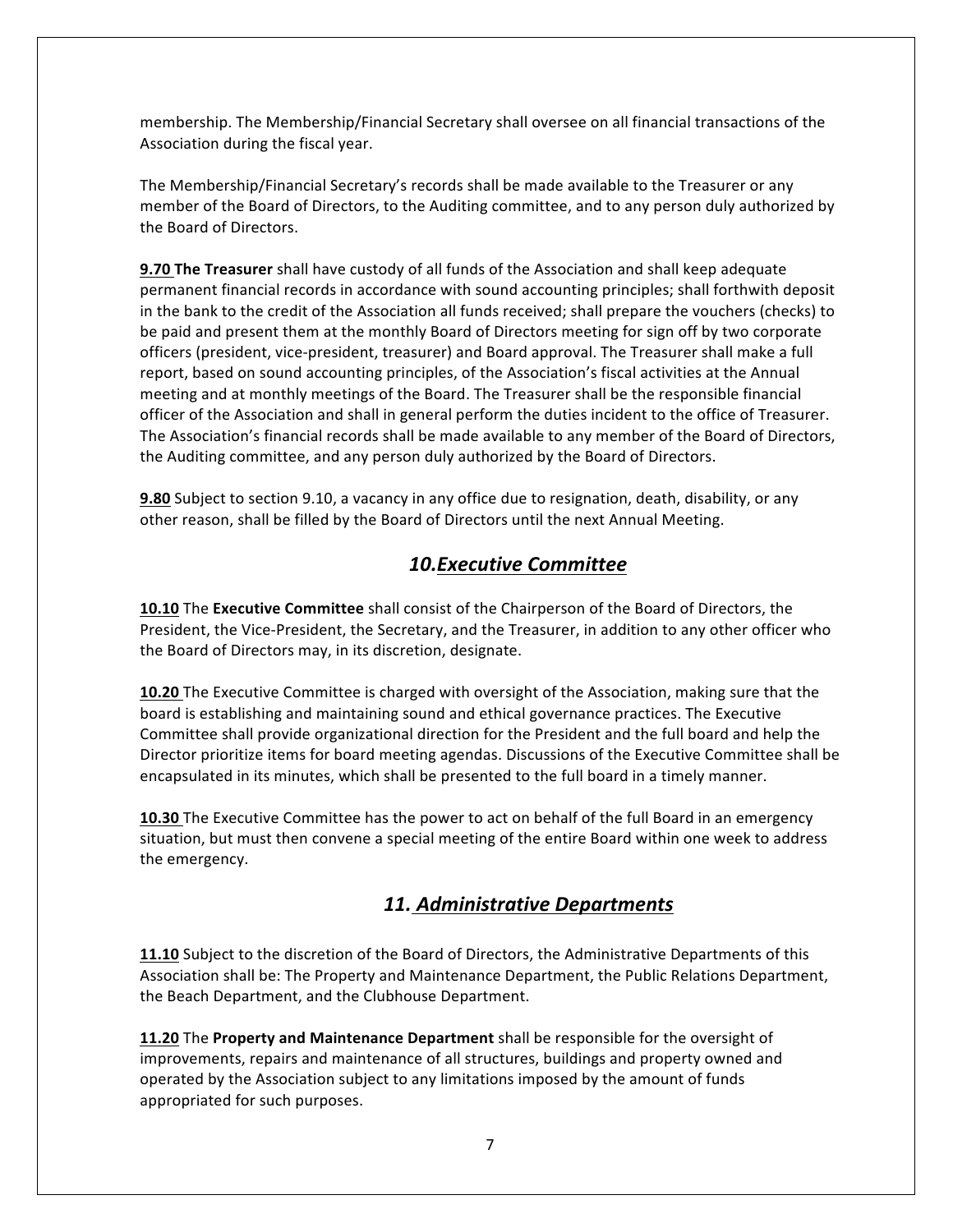**11.30** The **Public Relations Department** shall be responsible for all types of promotion and communication of the SBPOA's needs, events, goals, etc. with the specific purpose of engaging and informing the membership and the community at large and the goal of strengthening and expanding SBPOA's interactions with same.

**11.40** The Beach Department shall consist of the Beach Commissioner and the Kayak Coordinator. The Beach Department shall work with the Property and Maintenance Department to oversee the operation of the Association's beaches, and allocate spaces on the kayak racks to members.

**11.50** The **Clubhouse Department** shall oversee rentals of the Clubhouse.

**11.60** Department Heads must report on their activities at the Annual Meeting and at all meetings of the Board of Directors. Such reports shall be made part of the permanent records of the Association and will appear in the minutes of those meetings being kept by the Secretary.

## *12.Standing Committees*

**12.10** The Standing Committees shall be: the **Nominating Committee** and the **Auditing Committee**.

**12.20 The Nominating Committee** shall consist of seven (7) members of the Association selected at the Annual Meeting. Three (3) shall be appointed by the President and four (4) shall be selected by the members present. The Nominating Committee shall meet and choose their chairperson from among their number. They shall nominate candidates for the Board of Directors to be voted on at the ensuing Annual Meeting. All nominees must be members of the Association and in good standing. The chairperson of the Nominating Committee shall forward to the Secretary the names of its nominees at least (60) sixty days prior to the ensuing Annual Meeting. The Secretary shall notify (by mail or electronic communication [email]) all members of the names of all nominees for membership on the Board of Directors. This information must be sent not fewer than (30) days or more than (40) forty days prior to the Annual Meeting.

**12.30** No member of the Nominating Committee may be nominated for the Board of Directors.

**12.40** Independent nominations may be made from the floor at the Annual Meeting, and a ballot, with provision for "write-in" votes, shall be prepared by the Secretary bearing the names of all nominees. Voting shall be secret, with steps taken to ensure a just and honest measure of the membership preference. Those receiving a plurality of the votes for the number of vacancies to be filled shall be declared elected.

**12.50 The Auditing Committee** shall consist of four (4) persons selected at the Annual Meeting by the Membership present to serve for the ensuing year. No person on such Committee shall be a Director, Officer, Department Head, or part of the household included in the membership of any Director, Officer or Department Head. The Committee shall be empowered to examine the financial records of the Association at such times during the year as it may deem necessary and/or when directed by the Board of Directors. For this purpose, it shall have access to all records which, in its discretion, are considered necessary. The Auditing Committee shall make available its report at the Annual meeting or email such report upon a member's written request.